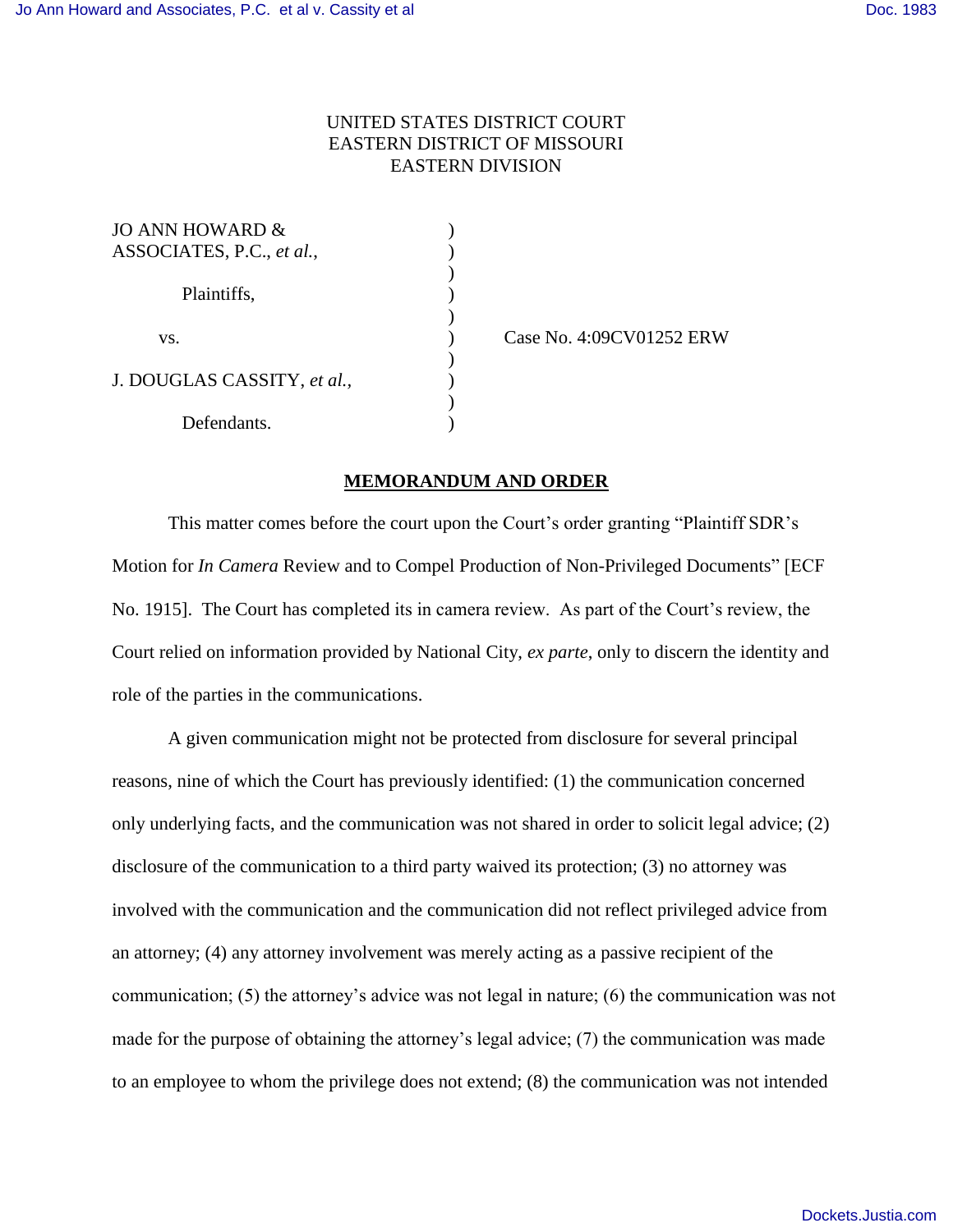to be confidential; and (9) the party seeking production has demonstrated that the communication is discoverable attorney work product. Monsanto Co. & Monsanto Tech. LLC v. E.I. Du Pont De Nemours & Co., 2011 WL 4408184 (E.D. Mo. Sept. 22, 2011).

Reviewing the disputed documents under the rubric of these nine principal reasons, the Court has classified the following numbered documents as either privileged or not privileged with the accompanying reasons.

- 1. Privileged Attorney-client privilege.
- 2. Not privileged because the communication concerned only underlying facts, and the communication was not shared in order to solicit legal advice; the communication was not made for the purpose of obtaining the attorney's legal advice; and the communication was made by an employee to whom the privilege does not extend.
- 3. Not privileged because the communication concerned only underlying facts, and the communication was not shared in order to solicit legal advice; any attorney involvement was merely as a passive recipient of the communication; the communication was not made for the purpose of obtaining the attorney's legal advice; and the communication was made by an employee to whom the privilege does not extend.
- 4. Not privileged because the communication concerned only underlying facts, and the communication was not shared in order to solicit legal advice; and the communication was not made for the purpose of obtaining the attorney's legal advice.
- 5. Privileged Attorney-client privilege
- 6. Not privileged because the communication concerned only underlying facts, and the communication was not shared in order to solicit legal advice; and the communication was not made for the purpose of obtaining the attorney's legal advice.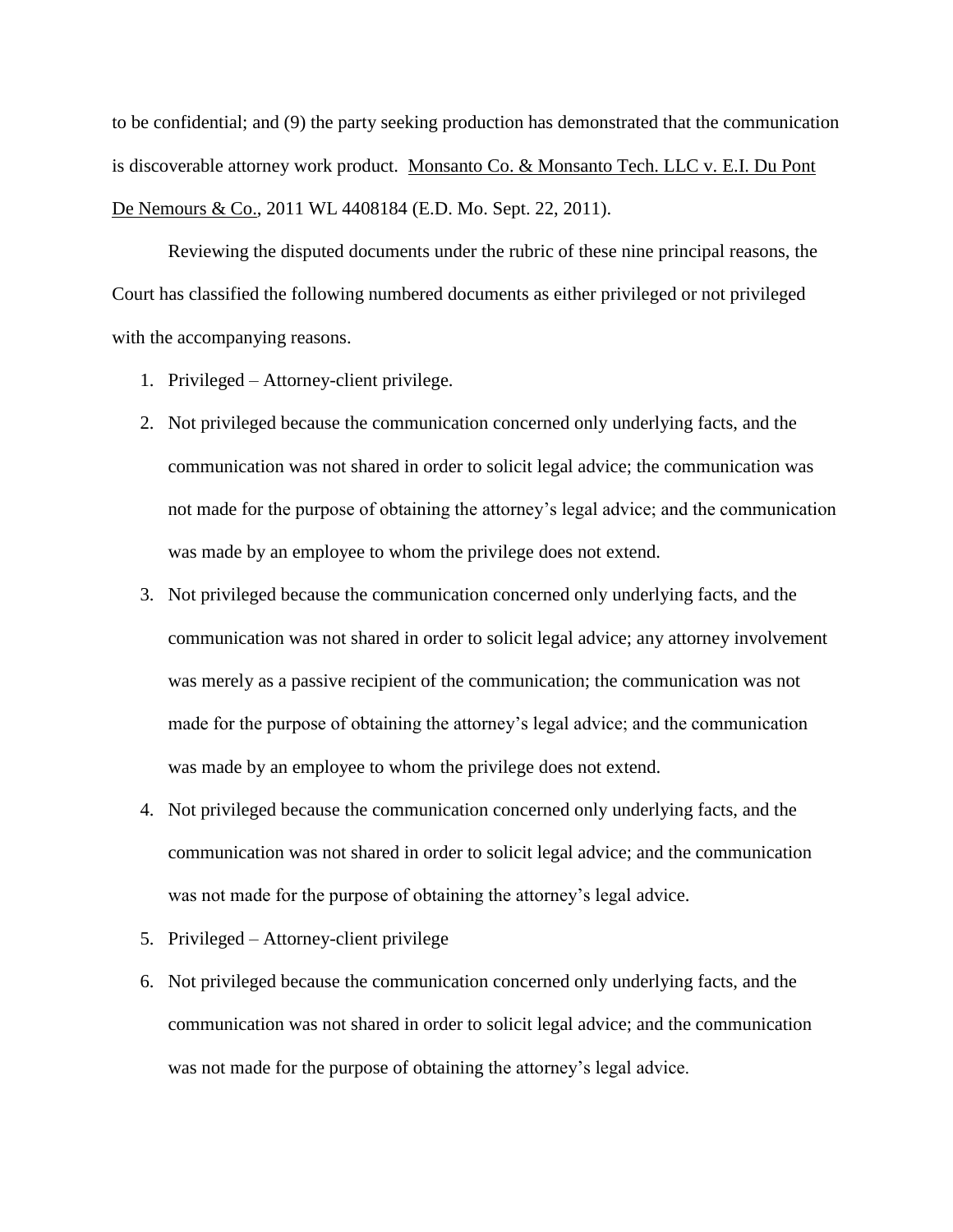- 7. Not privileged because the communication concerned only underlying facts, and the communication was not shared in order to solicit legal advice; any attorney involvement was merely acting as a passive recipient of the communication; the communication was not made for the purpose of obtaining the attorney's legal advice; the communication was made to an employee to whom the privilege does not extend.
- 8. Not privileged because the communication concerned only underlying facts, and the communication was not shared in order to solicit legal advice; any attorney involvement was merely acting as a passive recipient of the communication; the communication was not made for the purpose of obtaining the attorney's legal advice; the communication was made to an employee to whom the privilege does not extend.
- 9. Not privileged because the communication concerned only underlying facts, and the communication was not shared in order to solicit legal advice; any attorney involvement was merely acting as a passive recipient of the communication; the communication was not made for the purpose of obtaining the attorney's legal advice; and the communication was not intended to be confidential.
- 10. Not privileged because the communication concerned only underlying facts, and the communication was not shared in order to solicit legal advice; any attorney involvement was merely acting as a passive recipient of the communication; the attorney's advice was not legal in nature; and the communication was not made for the purpose of obtaining the attorney's legal advice.
- 11. Not privileged because the communication concerned only underlying facts, and the communication was not shared in order to solicit legal advice; no attorney was involved with the communication and the communication did not reflect privileged advice from an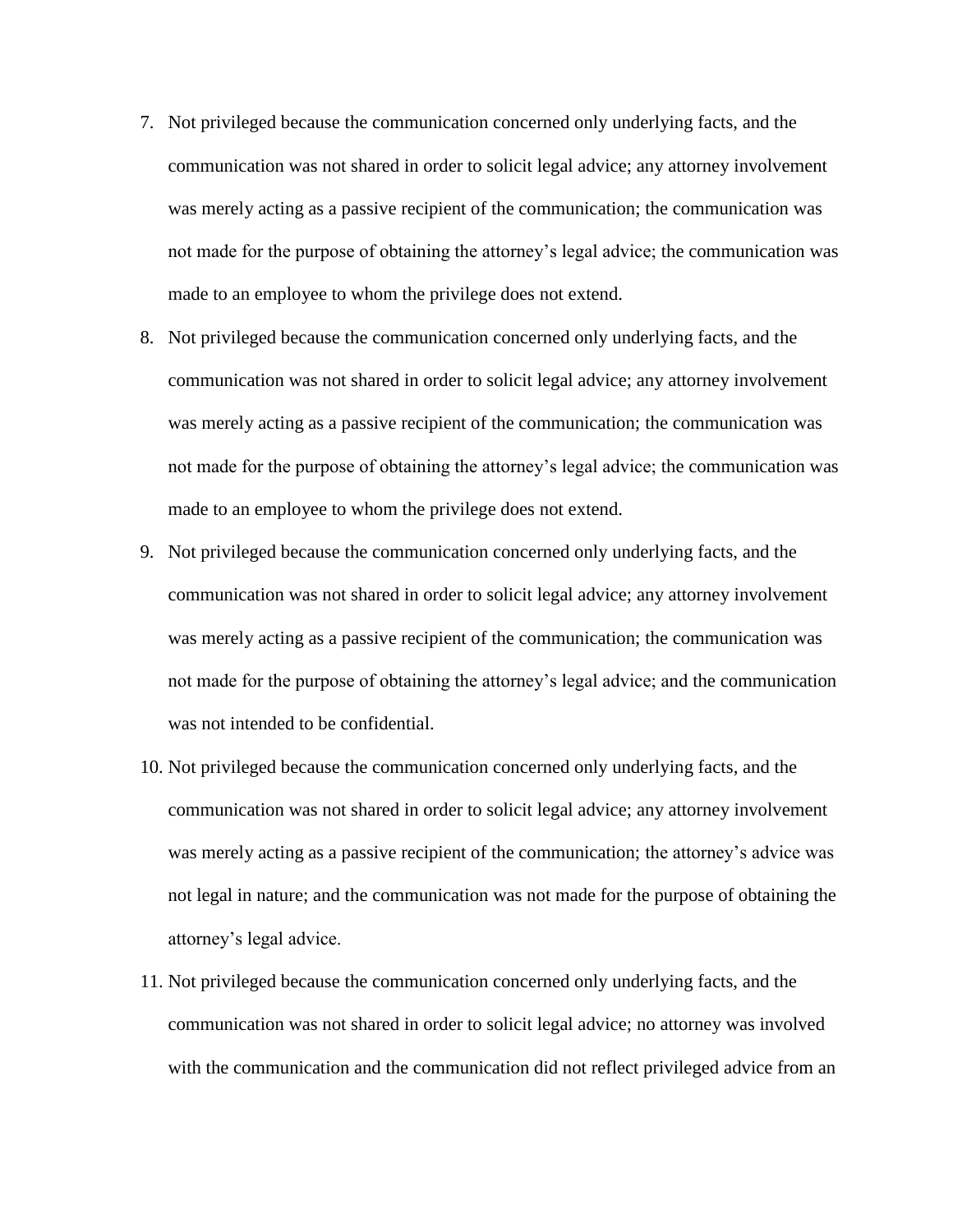attorney; the communication was not made for the purpose of obtaining the attorney's legal advice; and the communication was made to an employee to whom the privilege does not extend.

- 12. Not privileged because the communication concerned only underlying facts, and the communication was not shared in order to solicit legal advice; any attorney involvement was merely acting as a passive recipient of the communication; and the communication was not made for the purpose of obtaining the attorney's legal advice.
- 13. Privileged Attorney-client privilege.
- 14. Not privileged because the communication concerned only underlying facts, and the communication was not shared in order to solicit legal advice; the attorney's advice was not legal in nature; and the communication was not made for the purpose of obtaining the attorney's legal advice.
- 15. Not privileged because the communication concerned only underlying facts, and the communication was not shared in order to solicit legal advice; the attorney's advice was not legal in nature; and the communication was not made for the purpose of obtaining the attorney's legal advice.
- 16. Privileged Attorney-client privilege
- 17. Not privileged because the communication concerned only underlying facts, and the communication was not shared in order to solicit legal advice; no attorney was involved with the communication and the communication did not reflect privileged advice from an attorney; the communication was not made for the purpose of obtaining the attorney's legal advice; and the communication was not intended to be confidential.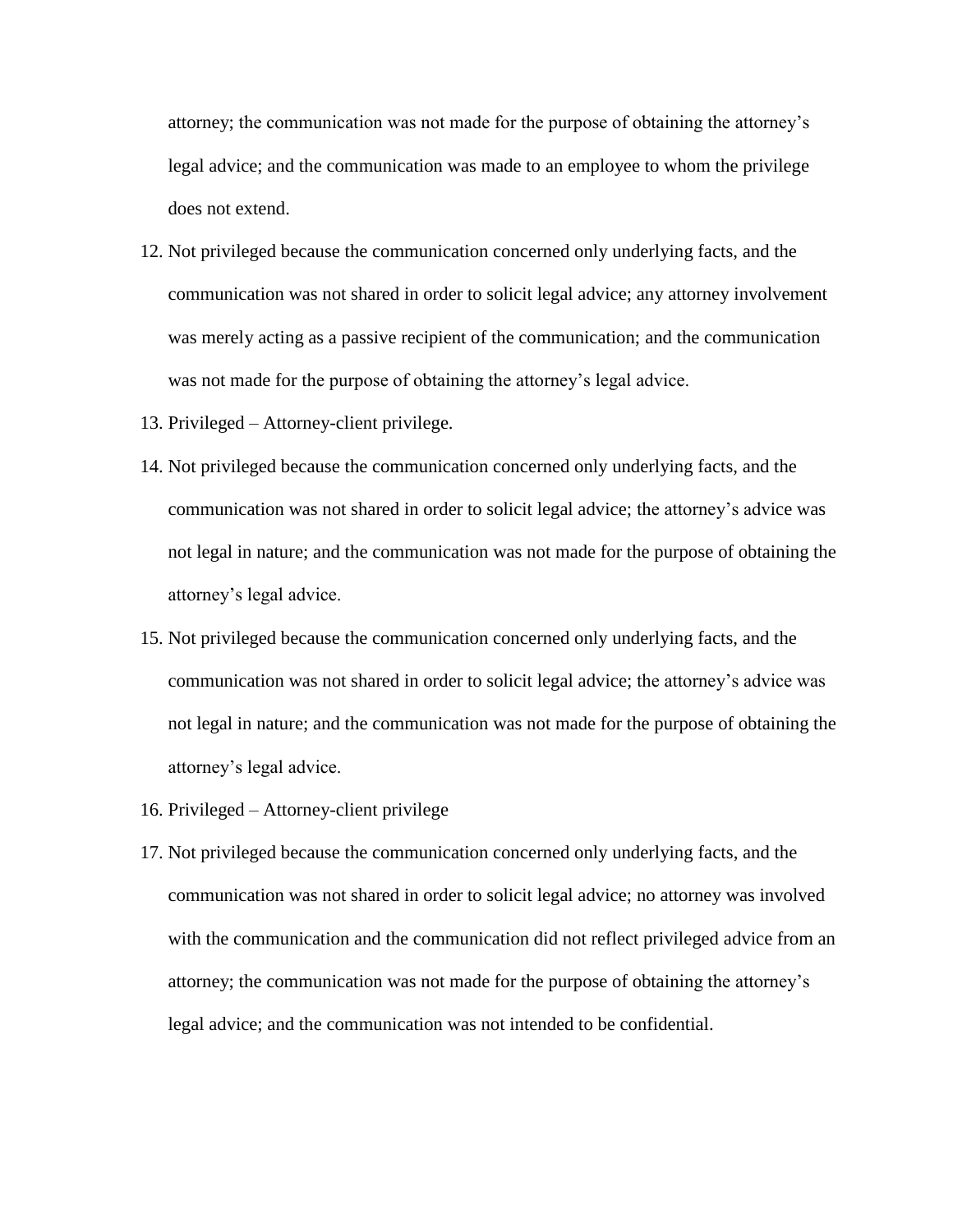- 18. Not privileged because the communication concerned only underlying facts, and the communication was not shared in order to solicit legal advice; any attorney involvement was merely acting as a passive recipient of the communication; the communication was not made for the purpose of obtaining the attorney's legal advice; the communication was made to an employee to whom the privilege does not extend.
- 19. Not privileged because the communication concerned only underlying facts, and the communication was not shared in order to solicit legal advice; no attorney was involved with the communication and the communication did not reflect privileged advice from an attorney; the communication was not made for the purpose of obtaining the attorney's legal advice; the communication was made to an employee to whom the privilege does not extend.
- 20. Not privileged because the communication concerned only underlying facts, and the communication was not shared in order to solicit legal advice; any attorney involvement was merely acting as a passive recipient of the communication; the communication was not made for the purpose of obtaining the attorney's legal advice; the communication was made to an employee to whom the privilege does not extend.
- 21. Not privileged because the communication concerned only underlying facts, and the communication was not shared in order to solicit legal advice; any attorney involvement was merely acting as a passive recipient of the communication; the communication was not made for the purpose of obtaining the attorney's legal advice; the communication was made to an employee to whom the privilege does not extend.
- 22. Not privileged because the communication concerned only underlying facts, and the communication was not shared in order to solicit legal advice; no attorney was involved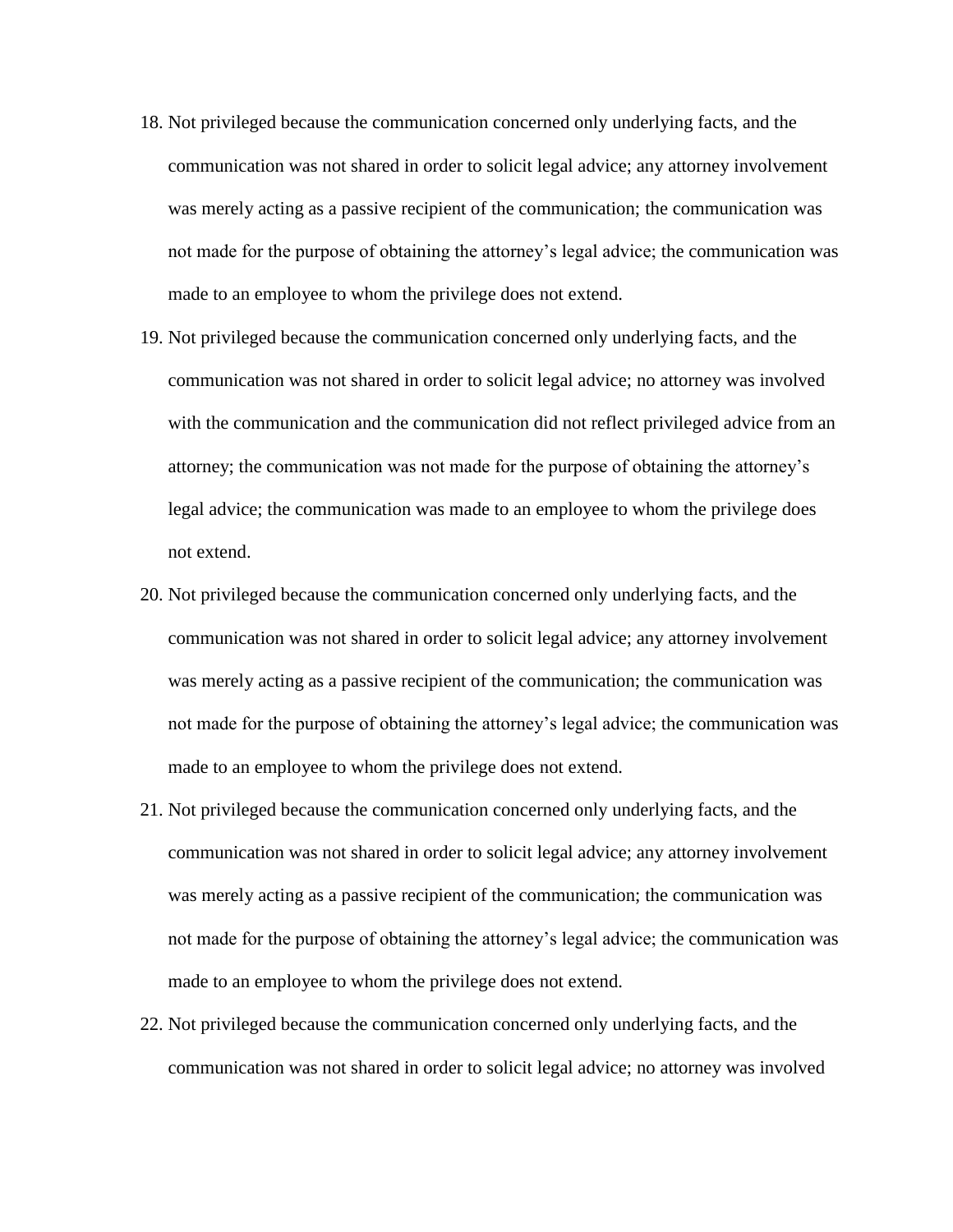with the communication and the communication did not reflect privileged advice from an attorney; the communication was not made for the purpose of obtaining the attorney's legal advice; the communication was made to an employee to whom the privilege does not extend.

- 23. Not privileged because the communication concerned only underlying facts, and the communication was not shared in order to solicit legal advice; any attorney involvement was merely acting as a passive recipient of the communication; the communication was not made for the purpose of obtaining the attorney's legal advice; the communication was made to an employee to whom the privilege does not extend.
- 24. Not privileged because the communication concerned only underlying facts, and the communication was not shared in order to solicit legal advice; any attorney involvement was merely acting as a passive recipient of the communication; the communication was not made for the purpose of obtaining the attorney's legal advice; the communication was made to an employee to whom the privilege does not extend.
- 25. Not privileged because the communication concerned only underlying facts, and the communication was not shared in order to solicit legal advice; any attorney involvement was merely acting as a passive recipient of the communication; the communication was not made for the purpose of obtaining the attorney's legal advice; the communication was made to an employee to whom the privilege does not extend.
- 26. Privileged in part. The message from Janice Sackley to Thomas Plant on February 23, 2004, at 1:28 pm is privileged – attorney-client privilege. The message from Thomas Plant to Janice Sackley on February 23, 2004, at 2:35 pm is privileged – attorney-client privilege. The message from Janice Sackley to Thomas Plant on February 23, 2004, at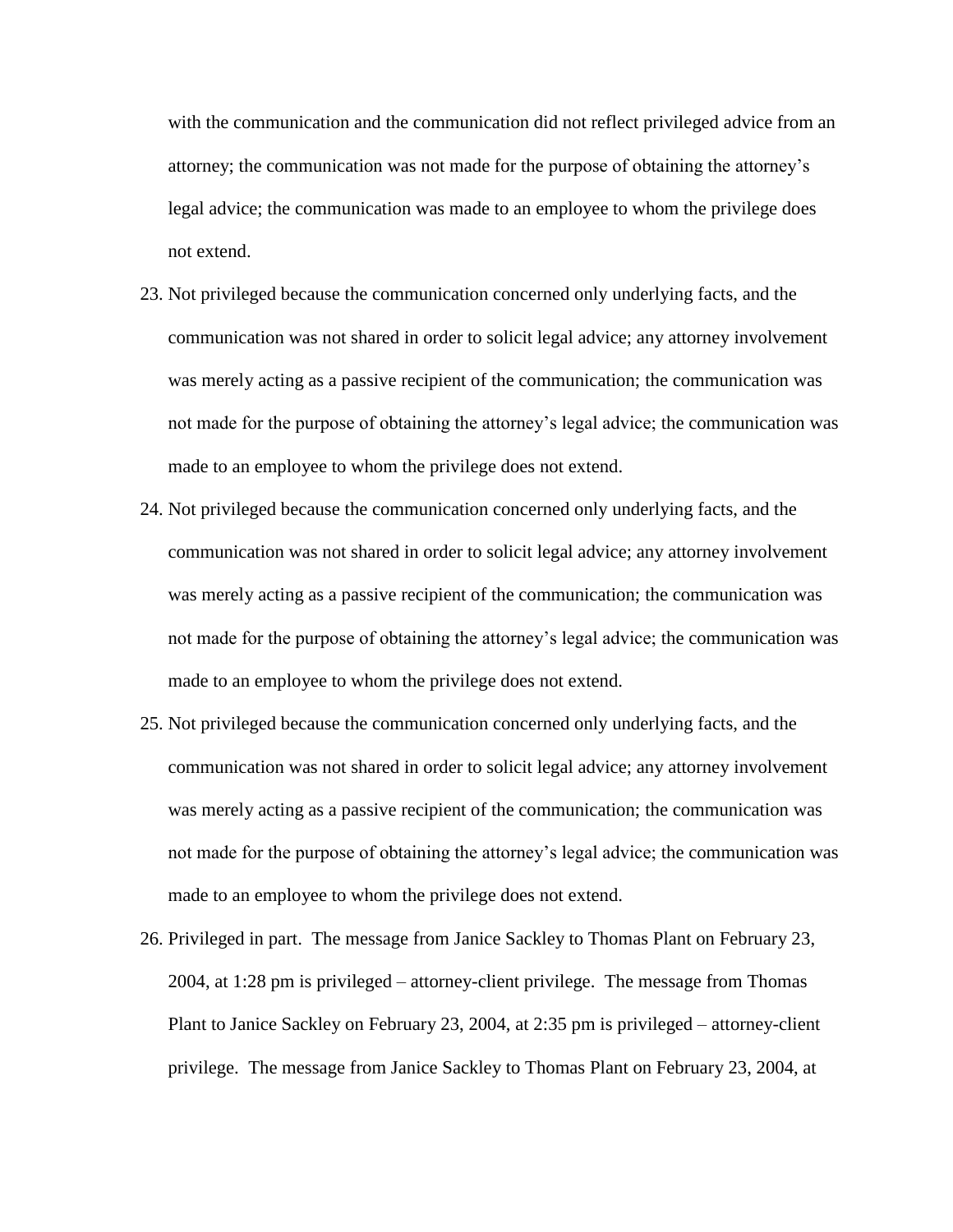15:13:50 is not privileged because the communication concerned only underlying facts, and the communication was not shared in order to solicit legal advice; the communication was not made for the purpose of obtaining the attorney's legal advice; and the communication was made to an employee to whom the privilege does not extend.

- 27. Privileged Attorney-client privilege.
- 28. Privileged in part. The message from Janice Sackley to Thomas Plant on February 23, 2004, at 1:28 pm is privileged – attorney-client privilege. The message from Thomas Plant to Janice Sackley on February 23, 2004, at 2:35 pm is privileged – attorney-client privilege. The message from Janice Sackley to Thomas Plant on February 23, 2004, at 15:13:50 is not privileged because the communication concerned only underlying facts, and the communication was not shared in order to solicit legal advice; the communication was not made for the purpose of obtaining the attorney's legal advice; and the communication was made to an employee to whom the privilege does not extend.
- 29. Not privileged because the communication concerned only underlying facts, and the communication was not shared in order to solicit legal advice; any attorney involvement was merely acting as a passive recipient of the communication; the communication was not made for the purpose of obtaining the attorney's legal advice; and the communication was made to an employee to whom the privilege does not extend.
- 30. Not privileged because the communication concerned only underlying facts, and the communication was not shared in order to solicit legal advice; any attorney involvement was merely acting as a passive recipient of the communication; the communication was not made for the purpose of obtaining the attorney's legal advice; and the communication was made to an employee to whom the privilege does not extend.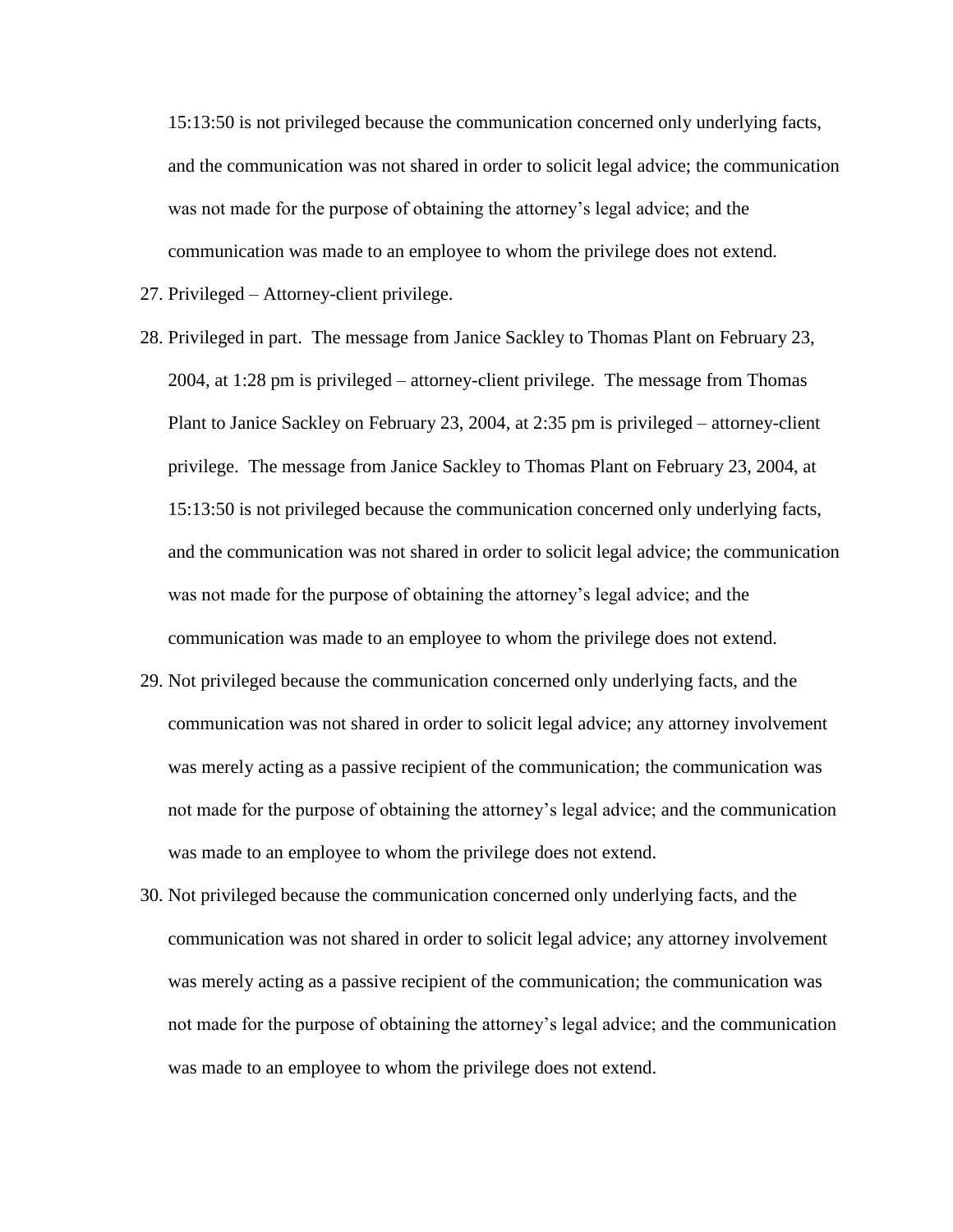- 31. Not privileged because the communication concerned only underlying facts, and the communication was not shared in order to solicit legal advice; any attorney involvement was merely acting as a passive recipient of the communication; the communication was not made for the purpose of obtaining the attorney's legal advice; and the communication was made to an employee to whom the privilege does not extend.
- 32. Not privileged because the communication concerned only underlying facts, and the communication was not shared in order to solicit legal advice; any attorney involvement was merely acting as a passive recipient of the communication; the communication was not made for the purpose of obtaining the attorney's legal advice; and the communication was made to an employee to whom the privilege does not extend.
- 33. Not privileged because the communication concerned only underlying facts, and the communication was not shared in order to solicit legal advice; any attorney involvement was merely acting as a passive recipient of the communication; the communication was not made for the purpose of obtaining the attorney's legal advice; and the communication was made to an employee to whom the privilege does not extend.
- 34. Not privileged because the communication concerned only underlying facts, and the communication was not shared in order to solicit legal advice; any attorney involvement was merely acting as a passive recipient of the communication; the communication was not made for the purpose of obtaining the attorney's legal advice; and the communication was made to an employee to whom the privilege does not extend.
- 35. Not privileged because the communication concerned only underlying facts, and the communication was not shared in order to solicit legal advice; no attorney was involved with the communication and the communication did not reflect privileged advice from an